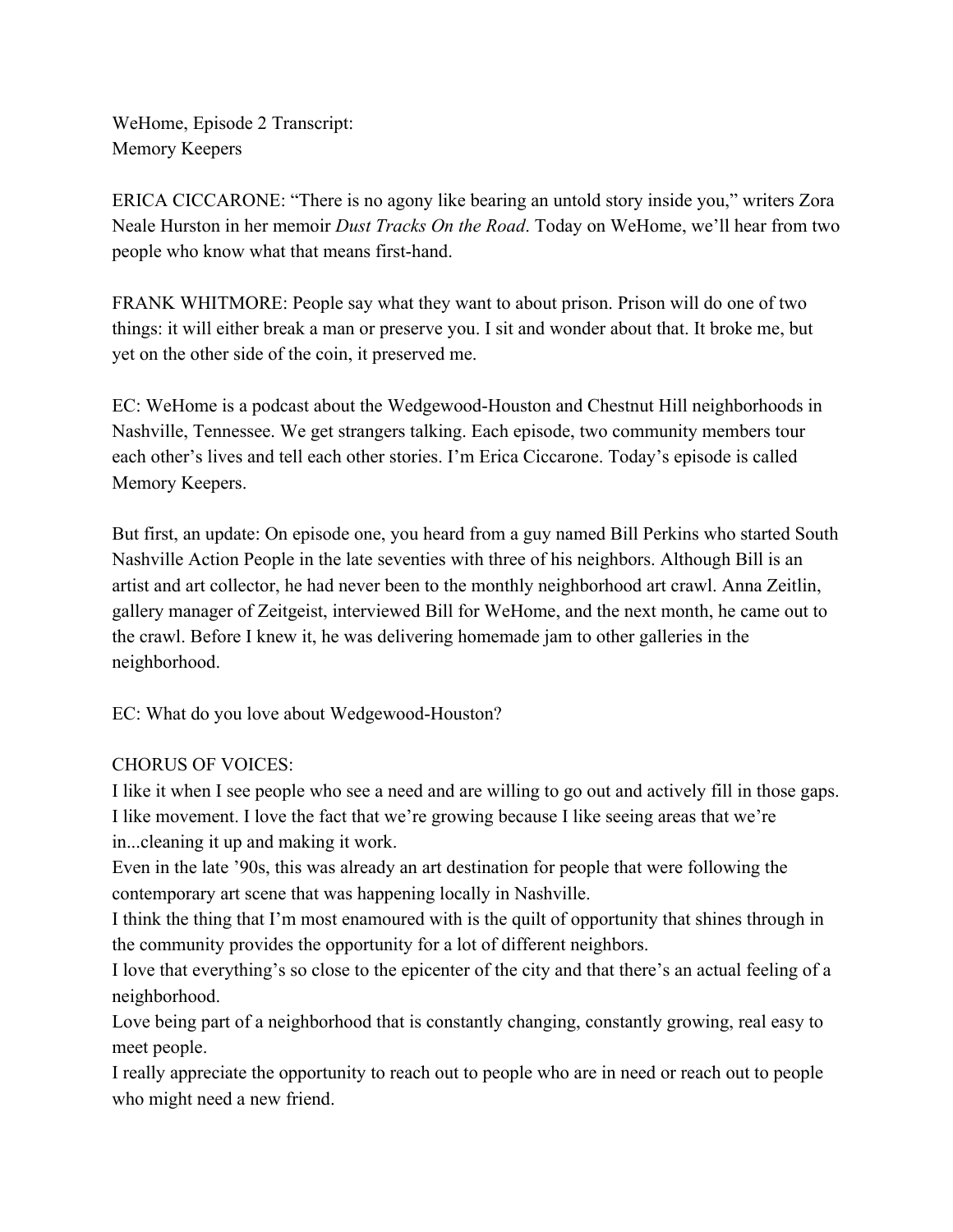I love Wedgewood-Houston's dedication to its uniqueness and its identity. This neighborhood knows who it is and wants to ensure that continues while welcoming lots of new people in. And then I also love Fort Negley Park. It's a beautiful historic site and explains so much about how this part of town go to be what it is.

EC: We're going to head to the northeast of the neighborhood to a nonprofit called abrasiveMedia. It runs out of Houston Station, an historic factory structure that was built in the late 19th century. It's been fully restored to house a whole menagerie of businesses: artist studios, bars, co-working spaces, boutiques––even a members-only coffee club––and they rent the ballroom out for wedding receptions. It still features thick, exposed timber beams, original bricks, and hardwood floors.

AUDRA ALMOND-HARVEY: My name is Audra Almond-Harvey. I'm the executive director of abrasiveMedia, and we're an arts organization that's actually pretty close by. We do a lot of work to help artists of all kinds in various stages of their careers, helping them to grow as an artist and connect to their community.

EC: Audra and her partner Justin founded abrasiveMedia 2004. Back then, it was events-driven, without a physical location to act as a hub. But its mission from the start was to support artists and create opportunities for creative people of all stripes. In 2013, they moved into Houston Station. Their three-thousand square foot space hosts aerial dancers and martial artists, painters and writers, theatrical productions and artist residencies.

AAH: So, above everything I've always been a storyteller. I was dancing professionally for a while, and I grew up in theater, so I did a lot with that. I'm a graphic designer for the art that pays the bills. But in the middle of that, I have always been a storyteller, and one of the things that was impressed on me very, very young was that the first step in being a storyteller is to listen, so listening is a large part of my creative process. I don't really walk into a project or a program with a whole lot of preconceived ideas about where things are going to end. I really like being able to kind of take stock of the people involved and the resources that we have and the limitations we have and see what can grow out of it.

I am from rural Louisiana, so everyone was a cousin or an uncle or an auntie. It was just a family gathering. These things happen all the time. You go over to someone's house. You pack far more people than should ever be in that size of a building by any measure. And then you make a lot of food and you all hang out, and then we'd tell stories.

This one time, I remember very vividly. There was an empty chair and I was really tired. You know, I probably skipped a nap because I was really excited and I was also really stubborn. And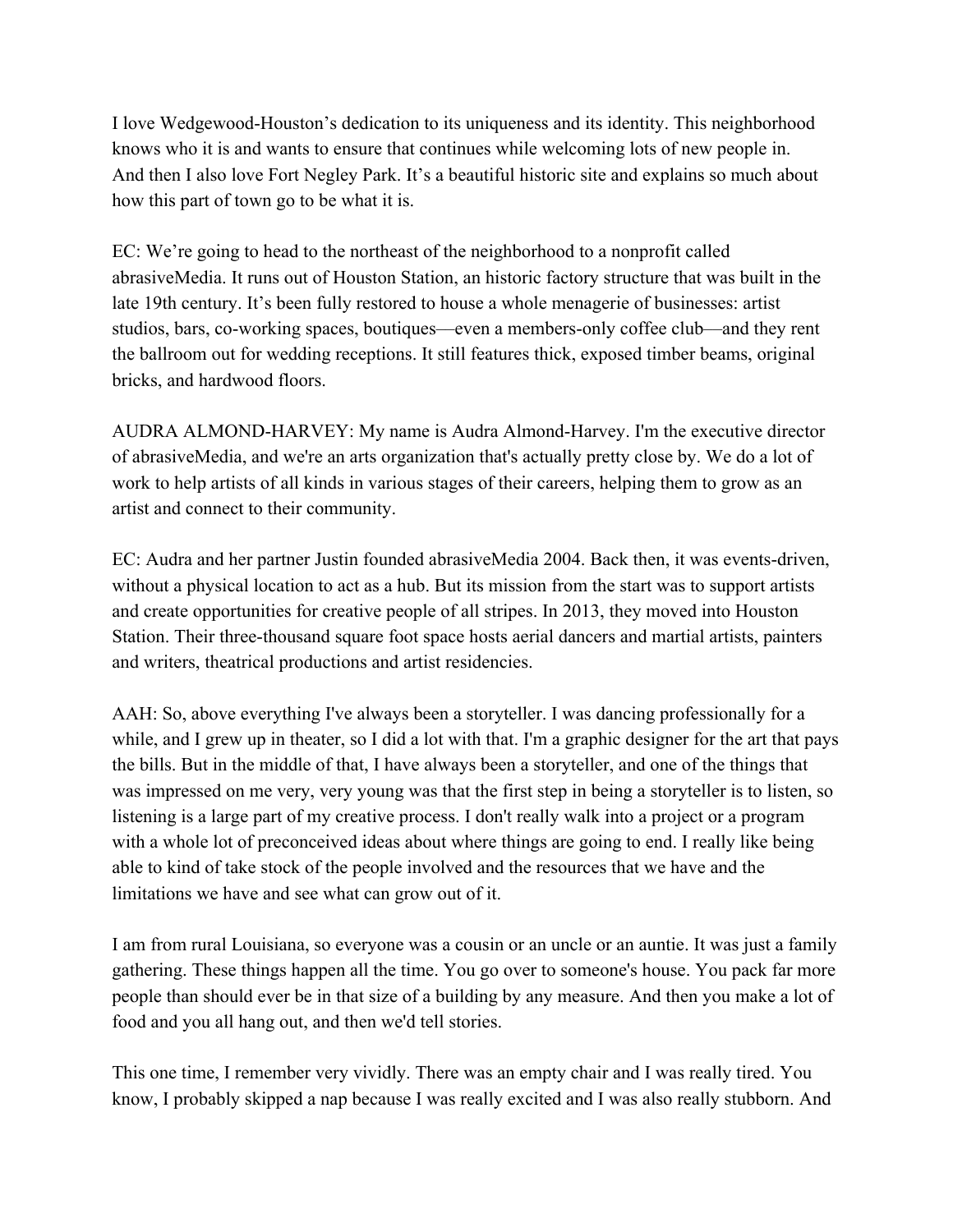so I decided I was going to climb up in this chair and have a rest. It was this beautiful old wooden rocking chair. I was sitting in the chair and looking at the grains of the wood, and I remember stroking my hand along the armrest. One of my relatives came over, and he told me that I couldn't sit in that chair, and I remember that feeling of affront. I was like, "But it was an empty chair. Of course I can sit in that chair. I'm tired." And he said, "Well that isn't your chair. That's her chair."

And he pointed at this woman that—again, I was like three or four—in my mind she was like 400 years old. She was old looking. She was being led over all hunched over to the chair and she sat in the chair. And he said, "This is her chair."

I said, "Well when do I get to have a chair?" He said, "When you can listen as well as she can listen. Then you get a chair."

Later on, she let me climb up in her lap when we were in the storytelling part of the evening, and I remember falling asleep in her arms, and I had this whole thought process that I decided she was magic, and she was clearly a witch, and I wanted to be just like her. Because she didn't tell the loudest jokes, the didn't tell the longest stories, she wasn't the most engaging speaker. But when she responded to everyone's stories, you could see them light up. If a kid made her light up, that was this amazing experience. And I decided that that was the kind of witch I wanted to be at the age of four.

EC: Now I'm going to take you south on Rains Avenue to another nonprofit that doesn't have a lot in common with the arts district––at least not on the surface. But that story that Audra told me really got me thinking about the practice of telling stories––not just writing them or reading them, both of which I do a lot of. But telling stories. Putting them out in the world with your own voice.

We paired Audra with a neighborhood resident who is associated with Tennessee Prison Outreach Ministry.

FRANK WHITMORE: I don't know my name. [laughs] My name is Frank Whitmore.

AAH: Can you tell us a little bit about the Tennessee Prison Outr each Ministry that you're connected to? How did you connect to them, and then if you can tell me what they do?

FW: OK. TPOM. Tennessee Prison Outreach Ministry. I got involved through the chapel at Riverbend. I was at no end. I didn't know what else to do. I just asked for help. The chaplain and I got talking and he put me with a volunteer from TPOM. We got to discussing the program, the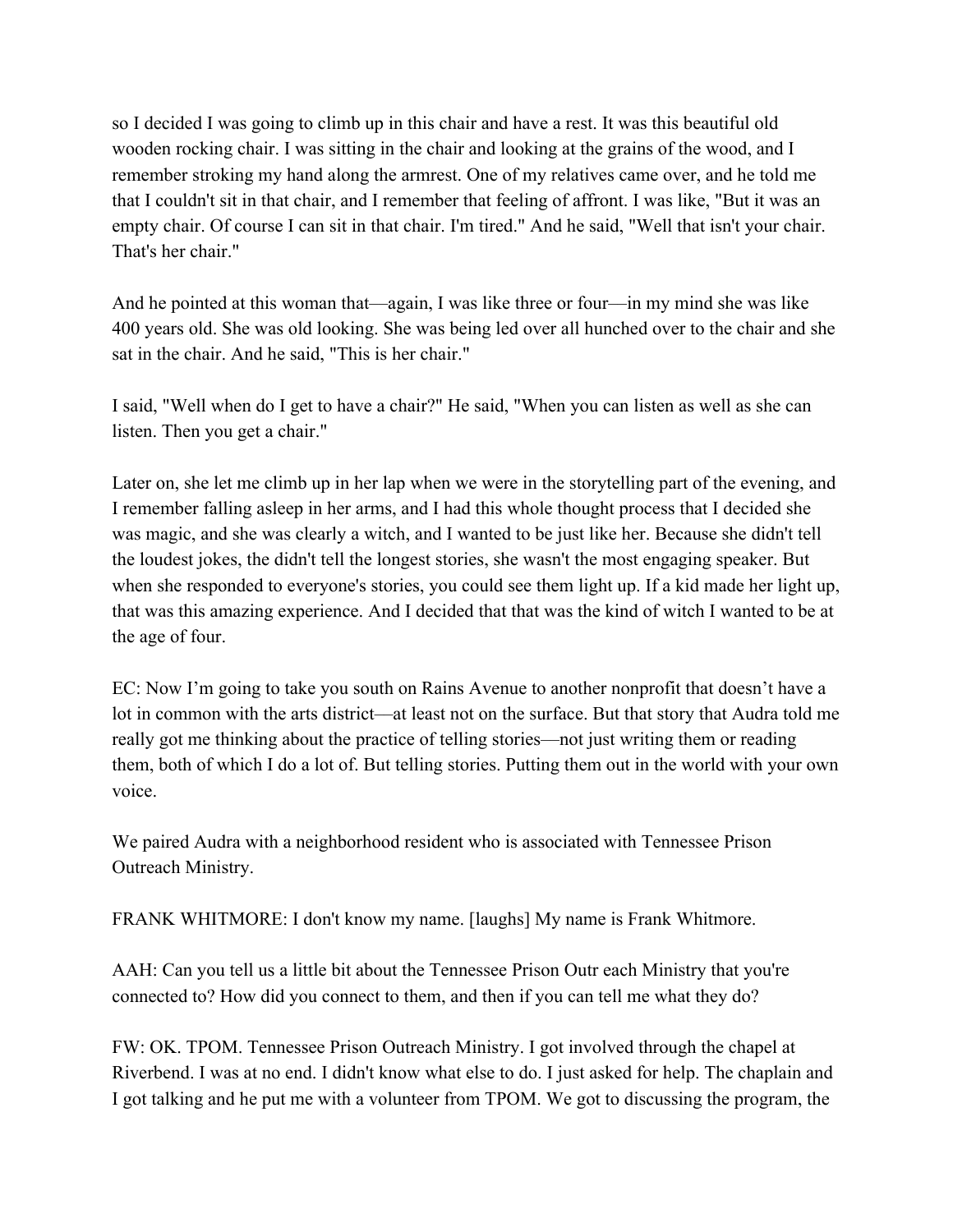re-entry center, help ex-felons, help guys coming out of jails, they even help children and families that are incarcerated, either the mother, the father, whomever. It intrigued my curiosity. I was like, "How they doing that?" You sit and think about it. How is this possible?

EC: It's possible because TPOM has been working in our state's jails and prisons for five decades, growing the organization from a grassroots level. Today, the ministry has programming in nine state prisons and 25 county jails. They offer life skills classes in parenting, anger management, and substance abuse; they teach career and vocational training and financial literacy; and they provide mentors to men and women who are preparing to end their incarceration terms and come home.

The ministry opened its re-entry center on Rains Avenue in 2008. They work with 300 employers across the state to help people post-release to apply for jobs. And they keep up with them for a year to check in and see how things are going. They also offer a variety of youth programs for kids with incarcerated parents. In June, they opened a sixteen-bed transitional house on Rains Ave, where Frank lives. It is gorgeous with high ceilings, sinking couches, a big front porch, and a roomy kitchen. Frank and Audra will take it from here.

FW: You need to know a little more about me, in a sense. This will probably sting, OK? I'm just gonna be honest about it. Had a life at 20-year old. Had everything that I wanted paid for. Done cocaine and heroin one time. Four days. So-called friend was not a friend, he was a fool. Killed a man. He signed papers stating that Frank didn't have nothing to do with it. He manned up as we called it, but he admitted it. They sought the death penalty after us. That scared him. Scared his lawyer. His lawyer had never fought a capital offense in this life and talked my charge partner into pleading guilty to first degree murder charge. When he pled guilty, it annulled everything that he signed to help me out of my murder charge. Therefore, my lawyer had no time to re-direct his offense, so therefore, when I walked in front of twelve people and the judge, I was the killer. They would not let any of his testimony or statements come out. It was sequestered. I was convicted in 1991 for first degree murder.

I didn't kill nobody. I was just blown away.

I lost everything. I lost seven acres of land, home, cars, motorcycles. I lost everything I had trying to get a lawyer to push the issue. There was no issue. You can't get it. That's basically what I kept hearing. I fought for 17 years for somebody, an authority, to acknowledge that paper existed. I know it did. My lawyer knew it did. And a couple family members knew of it. It was just black. That part of my life is...kind of in a sense what made me what I am now. I was a fool.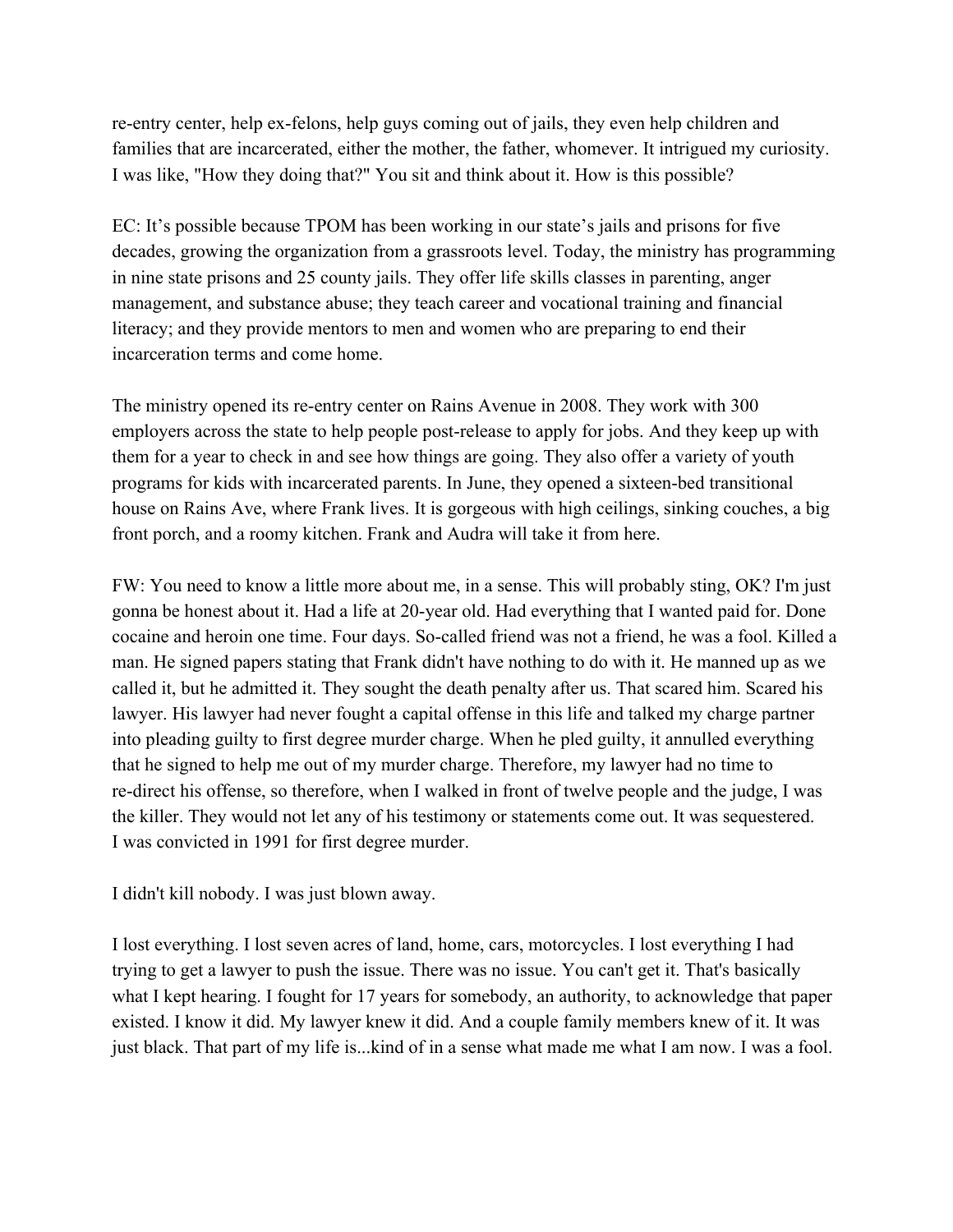They started drug testing about '96, '97. They started zero tolerance drugs in prison. In April of '98, April the 1st, I'll never forget it. I thought the officer was playing jokes with me. This was a step that changed me. They come to tell me they wanted me in the gym. I was like, "OK." Everybody knew when you got called to the gym or the visitation gallery, it was a drug test. I was like, "It's April 1st. You're playin'. Quit playin'." He said, "Frank, I'm not playing." I was like, "OK. Seriously?" He said, "Yeah. For real." So he went on, and I got up, got my clothes on, got my blues as we call 'em. I went to the gym. Sure enough, they was. I was like, "Oh man." And I'd been getting high. It was party time, party central. I didn't pick up no new drug habits. I stayed with my marijuana. That was the biggest thing, I'd smoke. He said, "Frank, we're gonna have to cap this up and send it to the lab because you're hot, you're dirty."

I was up there, rippin' and runnin'. I hadn't stopped smoking weed. I'd just done ten days in the hole. I was wanting to get high again. Smoke a marijuana cigarette and relax. Went to the yard. They want to shake everybody down in the yard 'cause they had an altercation, blah blah blah. Just the way security ran. And Frank Whitmore gets pulled over, and Frank Whitmore's got a 20 sack of marijuana in his pocket. I wrestled two officers to the ground. High. Didn't know where I was at. We wrestled three, four, five minutes. Seemed like an hour. Then I had one officer finally just...He knew me well enough that he thought he could just rationally talk to me and bring sense back to me.

He told me, "Frank, what you got in your pocket?" I told him, "My hand," which I had my hand in my pocket. I'm a jokester in some sense. He said, "What's in your hand." I said, " I can't tell you." He said, "You're gonna go to the hole. You not only got on assault on staff, you got two. What's you got in your hand?" I said, "I got a 20 sack of marijuana in my pocket." He said, "All this over a 20 sack of weed."

I gave him my dope. I went on back to the house expecting for them to come lock me up. They called me back to the captain's office. Captain C's sitting there. He told me, he said, "What's going on." I looked at him, I said, "Captain. Tripped out." He said, "Oh yeah." It happened so quick that I really didn't process what he was telling me. "I'm gonna drop these assault charges, but I'm gonna charge you with possession. You need to get help. You need to stop."

After I got my discipline hearing, I went to the hole. I don't 20 days in the hole this time. I come out, I had a whole new plan. Frank's gonna get help. So I started asking the drug counselor, and she recommended me take anger management. That's a good skill to learn. There's a lot of people that need to evaluate their anger.

AAH: Oh yeah. I really feel like anger management training should be management training should be mandatory for all Americans. [laughs]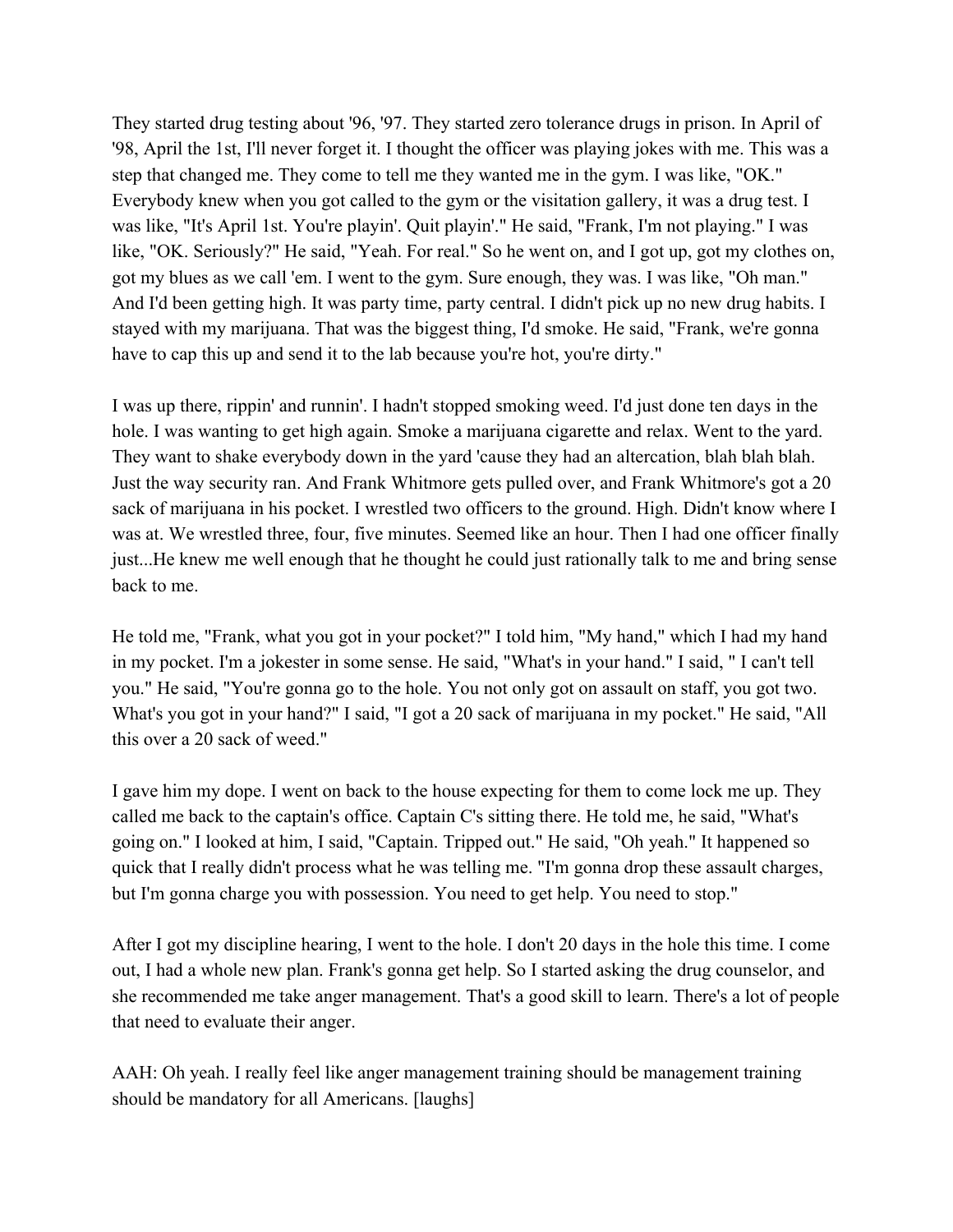FW: Exactly. Exactly. [laughs] The instructor had some health issues. We were right in the middle of the program, and they shut the program down on us. I kept going to the drug counselor. To the drug counselor. To the drug counselor. "No Frank. Your parole date is 2023. This is 1999." A year went by I was asking for help and wasn't getting any kind of response. I'm thinking, "Don't you remember what happened June the 16th going to the ball field? I do. I lived it." And they're like, "Well I ain't got time to deal with you." And I'm like, "OK."

I kind of walked around lost. Wanting to get high but not getting high. I had a guitar, and it was collecting dust. I had a guy to assist me. He told me, "Frank, get your guitar and come to the ball field." I said, "Man I can't play with y'all." They'd been playing 30, 40 years. It was older people. And he's like, "Man, go get your guitar. Come to the ball field." So I went to the ball field, and I had a blast. I had more fun hanging out with the squares, as they're called, than the rounds. I didn't have to be high to have fun. Joke and laugh. It was like, man what are y'all on? Prayin' before y'all get to playin'. Prayin' when y'all get done when they call the yard. What are y'all on? He said, "Man, it's God."

I said, "God? Humph." It put a different perspective, put something that intrigued my curiosity. I knew God when I was younger because I went to a private Christian school until the sixth grade. I understood it. Was baptized. I learned about Jesus, but yet I left him back there at that crossroads. And I'm looking at all the devastation that I've done to my life, so I really got to paying attention and asking more questions. One guy, he's gone on home now, Art Mays. He told me, "Come go to church with me. Come go to church with me." Every time I seen him, it's, "Come go to church with me." I tried to come up with some excuse. Well, I went to church. I was a backseat baptist. As soon as the service is over, I was first one out the door.

Well, I got to playing my guitar more, got better. More practice, the better you become. Art told me, "Bring your guitar to church." I was like, "OK..." He said, "No seriously. I'm gonna bring mine. We'll get up there and play. Let the guys sing. We'll play the music with 'em."

I took my guitar over there, and it wasn't Frank playing. I never played that good. I always missed the beat, missed the music, missed the note and had to stop and then catch back up. No, I played right on just like I'd been playing for 80 years, it seemed like. I knew everything that was going on with the song, and I was like, Wow. I didn't say nothin' to nobody until I got home to my unit, to my living quarters. I really paid attention. I seen what God was doing in my life, so I re-dedicated my life back to him.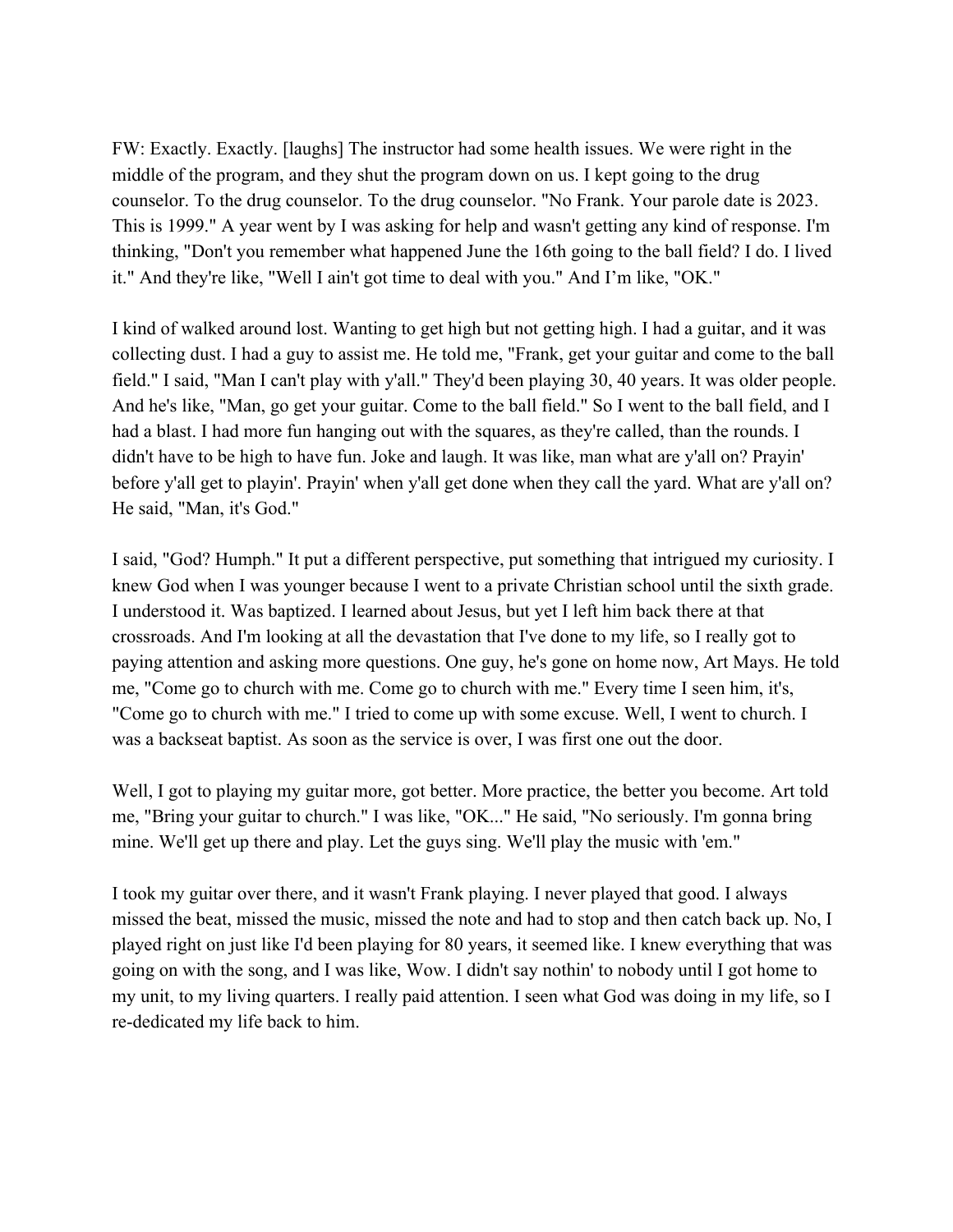At first, it wasn't...I still wanted to hang out around the poker games. I still wanted to play the parlay tickets. I still wanting to gamble. Do the hustling, as they called it. It was a hustle. It was so many years of doing it to survive.

To say my heart would hurt. People don't understand what God can really do. I was going to church, and I sit there. I play, and I listen to the scriptures that he would read. I'd listen to the messages. And I'd read 'em when I got back home just to see if I could heard what he was actually reading and preaching on. God started convincing my heart. I gave it all to him. I walked away from selling drugs, making my money, hanging around the poker game. I walked away from all of it.

It stings to hear your dad tell you that in a sense he's kind of glad you're in prison, instead of in the graveyard. At least he can come see you instead of putting flowers on your grave. It took me some years to understand what he was saying. I heard my mama tell me about my daddy's health deteriorating. He's slipping. He's not remembering things. But I couldn't hear it on the phone. I didn't see it when they'd come to visit me. By summer 2010, I called home, was talking to daddy about the races––he's a big race car fan––just asking questions. "What's going on with the races, daddy?" We didn't have cable, so I didn't get to see many. Daddy was telling me, and he stopped and got real quiet. I said, "You still there?" He told me, he said, "Who'd you say this was?" I lost it. Just as soon as he said that, Mama was on the other end of the line. I was just floored.

I knew when I gave my life back to God about six months prior to that, that's where I'm gonna be. I wasn't backing up; I wasn't changing my mind no more. I had to ask the chaplain for help. Like I said, my mother and father were getting elderly and not able to do a lot of traveling. He told me, "I got something that's interesting for you." He brought paperwork on TPOM, on the re-entry program. From what I'd gathered through the paperwork, they had leased houses for a transitional home for guys getting out of prison and jails. It intrigued my curiosity. I'm like you. What are they really doing? The more I got involved with the mentoring program, the guys coming from their home and their family coming in talking to me kind of spiritually guiding me and becoming a real friend, like the Big Brothers Big Sisters program, but it had God was the twist. It was more enlightening. The more my mentor would come, the more free I was able to discuss what I wanted to share. Like I say, I've been involved with them since 2014, and it's just been phenomenal of the support. "We've got you. We can help you do this. We can help you do this." It was like, OK. I'm looking at a life sentence. I'm not looking to get out. Other than helping me understand my bible more, helping me understand my Lord more, what are you really offering?

I really started paying attention about the last part of '15. That God was working through the program to orchestrate what he wanted me to do. I sit back and I analyze TPOM. Tennessee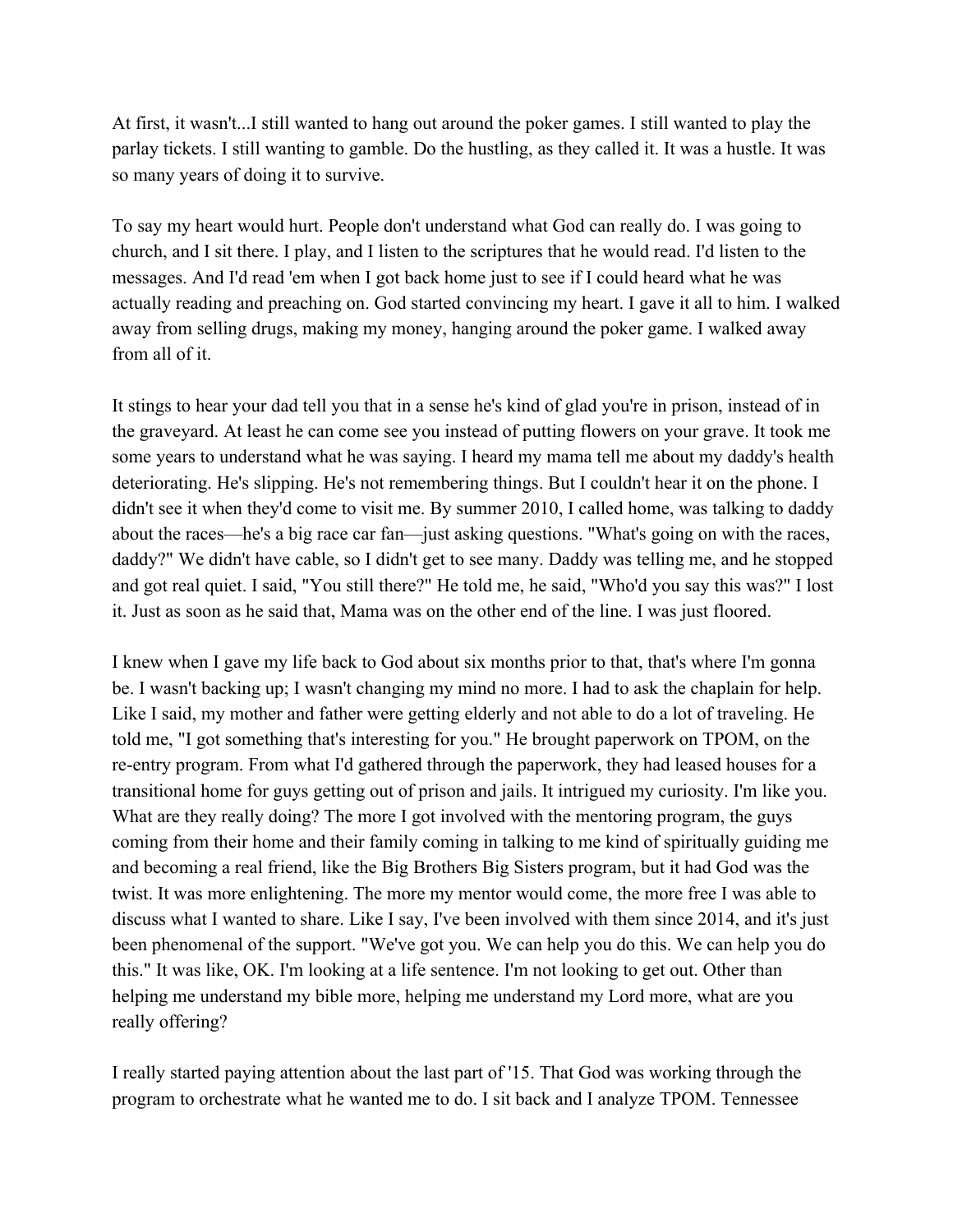Prison Outreach Ministry. When I really got involved was because I'd watched guys get out and turn successful going through the four day re-entry center. They help you get a job, they help you write resumes, they keep you on the spiritual path. That's free choice. All the programs have that Christianity twist that really keeps you grounded. I'm so grateful that I'm signed in on them. I graduate the 8th of next month, and I've already assigned for an additional two months. They built a beautiful house. They've got CR, the Celebrate Recovery program, is phenomenal. All the volunteers are so loving and caring. It seems like every time they touch anybody's life, family, kids, anything around them, it's so loving and caring. They feed us. It's a beautiful place.

AHH: There's a lot of contrast between being in prison and being out of prison. There's also contrast between growing up in a rural community and then being in a place like Nashville. How is it for you being here? What is your Nashville experience like?

FW: You know, I've not taken the time to really live me, do me, per se. I've done more to help other people. I guess that's part of the program. I'm doing everything on point for the TPOM program. I'm using all the access, all the hands. I'm touching everything that's offered to me to assure my success through this program. I really just, to say what I think about Nashville, it's a beautiful city. But I haven't had time to take it in on myself. I've been carrying for everyone else, trying to help everyone else instead of helping myself. That's a little overwhelming because most of the time it'd be about me. I wasn't selfish, but it was about me. If you helped me, I'd help you. It's a beautiful city. I'm now learning it. I've been out of work just this last week just to process, to get ready to go home last weekend. A lot of caring people. A lot of sad things, when you pull up to a red light and see someone standing there begging for money because they don't have a job, don't have a home, that's kind of touching.

AHH: I feel like a lot of times when you're reading in the news about issues of inequality, be they homelessness or affordable housing, it seems like a lot of those stories are coming from people who have enough privilege that that's a really distant struggle for them. I'm curious...what is your perspective on that? If you were gonna say, "Here's some thing that we need to focus on even in this particular neighborhood in terms of connecting to people in a better way..." What would you say?

FW: Be more caring and understanding. That's the way I was brought up. I'm very family-oriented, but yet I care for my neighbor. Love they brother.

AHH: That's awesome. I really love that. So you were talking about how you graduate the program soon and are going to stay on a couple more months. What does life post the program look like?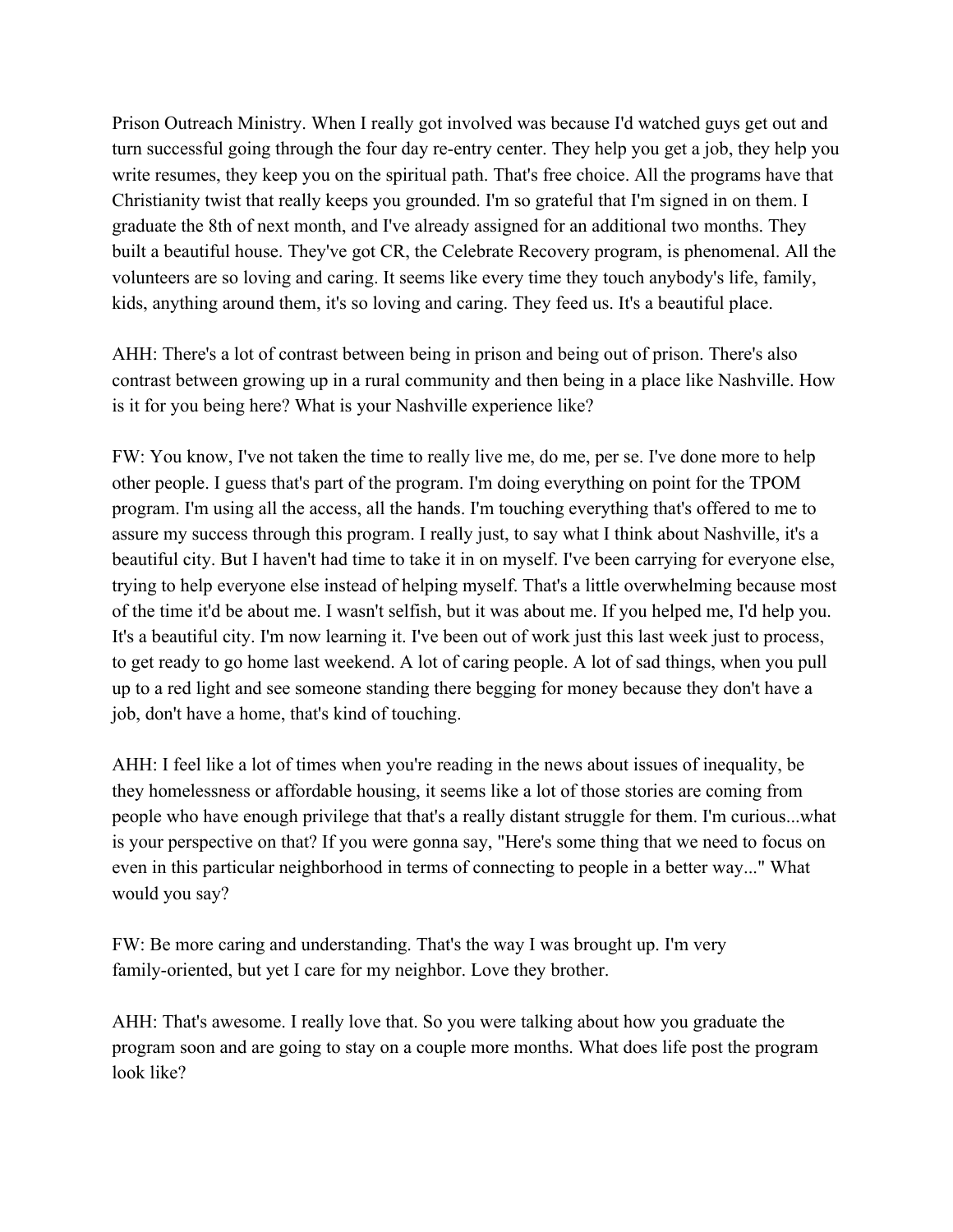FW: Positive. Successful. I want to become more involved in it as a volunteer. I'm not saying I would like to go back to prisons, but to outreach to the community to say, "This works. Invest a little time to come and listen." I want to stay tight with the program Sunday nights with the church service. Thursday night with the Celebrate Recovery and to even come back to the program to be a positive role model and a mentor to some of those guys. I mean just positively staying in the program itself to help out. They've helped me.

AHH: I think that's really important. That's one thing my parents talked to me a lot about as a kid. We were really poor. But we always volunteered in the places that served the poor. They always really strove to motivate me to look at how I can give no matter how little I have. That definitely motivates a lot of what I do now working in our arts organization. We don't have a lot. We're not huge. But I have more than others have still, and so I always have an opportunity to give.

FW: I'm going to put the buggy in front of the horse in a sense, but hear me out when I say this. I'm gonna get with Mr. Snow next week and tell him how I feel this went. You can give Ms. Erica some feedback and get back in touch with me. I'm gonna ask him if I can further this in as far as bringing the community to gather 'round the ministry just to not to say give us a foot in the door, but let people learn a little about what's going on in our community and for the outreach. I'm gonna get with him to see what his input will be as well.

AHH: That would be amazing.

FW: Kind of being the spokesman, per se.

AHH: Well, one thing that we have been talking about doing and we're just beginning to investigate because we're wanting to bring in some funding so we can really fully support a program like this. One of the things we're talking about is that we have a venue that we've created. We have programs and processes that we've created. We have relationships that we have built, and what it look like to really focus on storytelling, which is my passion anyway. It's what I love to do, and I love to listen to other people's stories. I feel like there's a lot of people in our city who maybe feel like Nashville moves a little too fast for them to be able to have a voice in most of the conversations that are happening. That's the question we're asking ourselves right now. What can we create to create a pipeline for storytellers from all walks of life and all backgrounds? What it would be like a gathering place for that? It's what led us to develop our own podcast. I think what you're talking about in terms of outreach and wanting to connect people to a larger story...I think that would be a really interesting connection.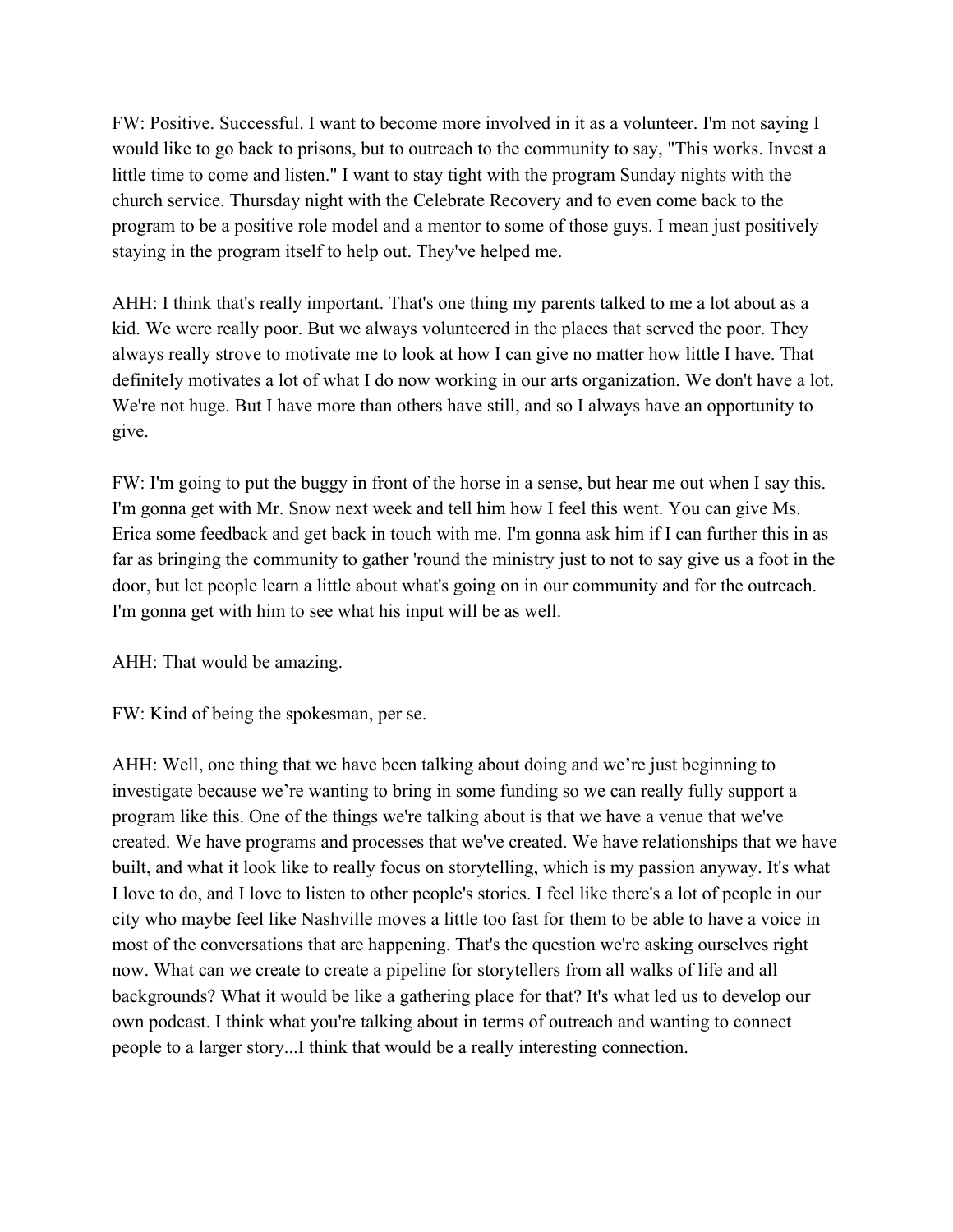FW: You said something there that really made me think about other people thinking Nashville's too fast for them. I was one of them. When I first got out, I walked down here to the store and it was like, everything was just moving so quick. I was like, hurry up and go to the store, hurry up and get back to my little safe spot, and then I got thinking. Where's everybody going so fast? You go from A to B, but yet when I really pay attention, it's part of life. Not to say I was stagnated, but yet, I was in a world that was inside of a world. The world that I was involved with was rotating slowly. The world outside was steadily growing. When you said that about the people, some of them are willing to share their stories and some would like to share their stories, it's kind of double bladed there...I see that. And I see that Nashville is moving too fast at times. But I catch myself wanting to get in the fast lane and have to step back and pump the brakes and take a deep breath, and I see that everything is actually moving at a normal pace. It's just the way you react to that pace.

AHH: I absolutely agree with that. I used to move a lot faster, and I developed a disability which literally forced me to slow down. It's definitely affected the way that I see even the passage of time. It's affected how much I feel like should be shoved into one day. That self-reflection that you've been building, that taking stock of a moment, that has really been the only thing that's kept me going––that ability to stop and think about what just happened. So you are on a really great path for your future ambition and future goals.

FW: Thank you.

AHH: You're welcome.

FW: I'm just trying to stay positive. Trying to stay busy and trying to stay positive. Now, I'm gonna ask some serious questions about you. I heard you was ministry.

AHH: I am. I'm an ordained pastor.

FW: How did you come into that?

AHH: So that's a little bit of a story. I'm going to try to think of the best way to tell it. I'm a pastor's daughter. I have to start there. I grew up in the church. All of my memories of my dad for the most part--

FW: Was at a pulpit.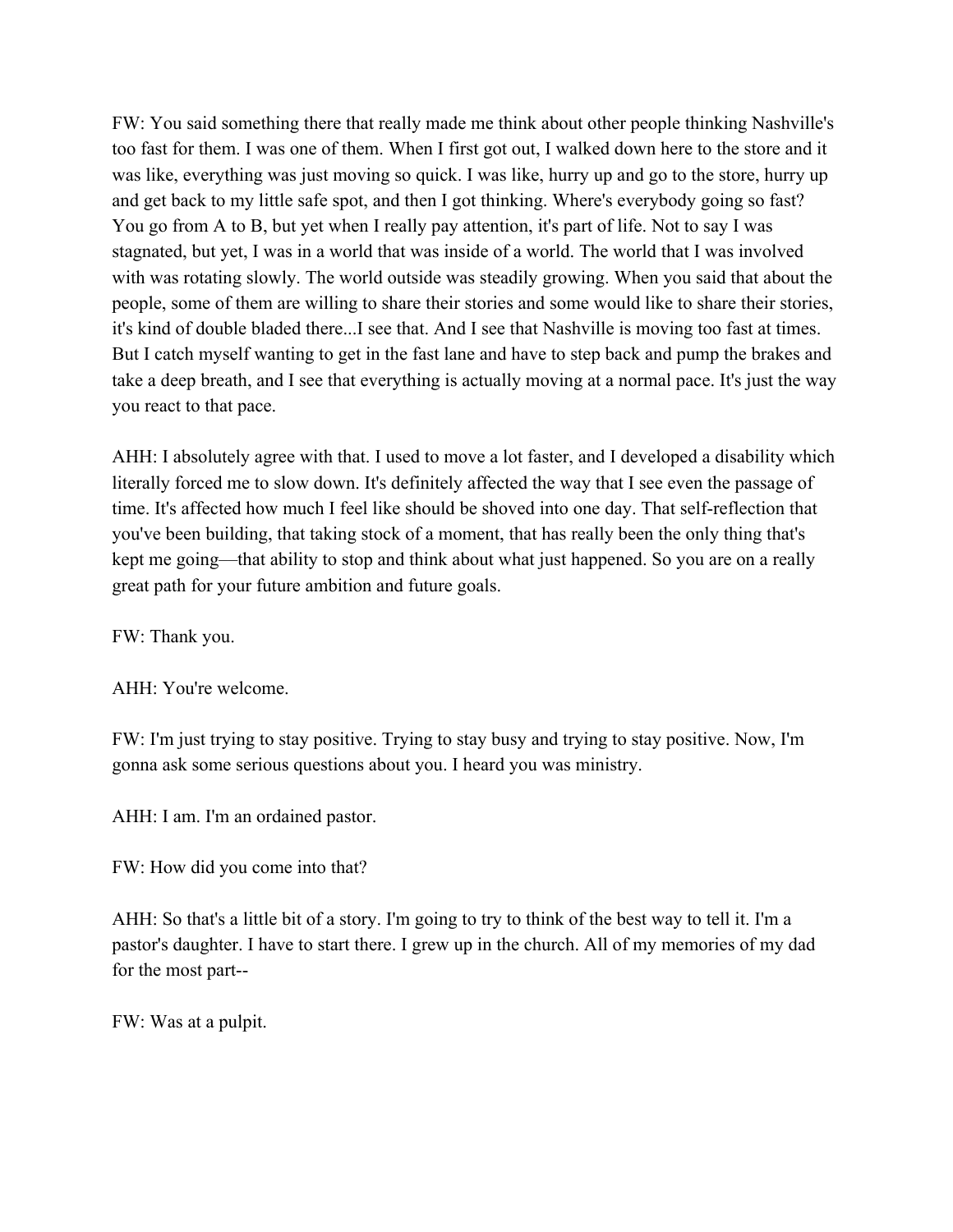AHH: Behind the pulpit. He was also a really angry person. He had experienced a lot of abuse. We were from really poor folk. My dad's people were sharecroppers. We were really, really poor. His childhood was far worse.

He had a lot of anger, and he took his anger out on me and my mom. And then he passed when I was 11. Sometimes when someone is about to die--I've lost a lot of relatives, so I've seen the several times--they have a couple of days that are really good right before the end. He hit that time. He hit some days that were really good. He had me come into his room, and he took time for the very first time in my memory of him, and he told me why he was the way he was. He told me why he was angry. All he had wanted was more for me, but he didn't have it in him to get any further with his anger.

That just really took me on a very circuitous spiritual journey, which I'm not going to outline in detail because I have no way to summarize this for a podcast. It was not a straight line, we'll say. And in that, because I always ended up being in some aspect of leadership. I always ended up taking care of other people. Because of that, a lot of times I got to see the uglier sides of a lot of churches. And that made me really cynical for a long time. I had some conversations with a friend of mine who was a pastor way back in the early 2000s, and he was regularly encouraging me to do more in terms of ministering to people. I was not having it because I had seen so many pastors wound people. My father was a pastor, and he literally wounded me. So my friend made a point that I hadn't ever considered before. He was like, "Have you thought about what it would mean, especially to other girls, other women who have gone through abuse, other women who have experienced something that you've experienced...have you thought about what it would mean to them for you to be here and for you to have the voice that you have? To serve people from that place?"

I really hadn't because I hadn't thought that I had anything really of value. I very much disparaged myself because that's what my parents taught me to do. Thinking of it that way, that I know a lot of people who have left the church because of a lot of the controversies that are happening right now, and I totally understand where you're coming from because I wanted to as well. But at the same time, there are a lot of really amazing opportunities that I have to get to tell my story, to hear other people's stories, and just to be a person who, I don't care about your background, I don't care about all the superficial trappings of life...I don't care about any of that.

When people are struggling through things like their identity and the things they've experienced with their parents, there is something really beautiful to be like, "I totally understand why everyone is leaving, but I'm staying for you. I'm not here for any other reason except for the people who need somebody who is kind of on the inside to be the person to say, 'You are valuable, and you are important, and you are essential.'" And to say that from the position of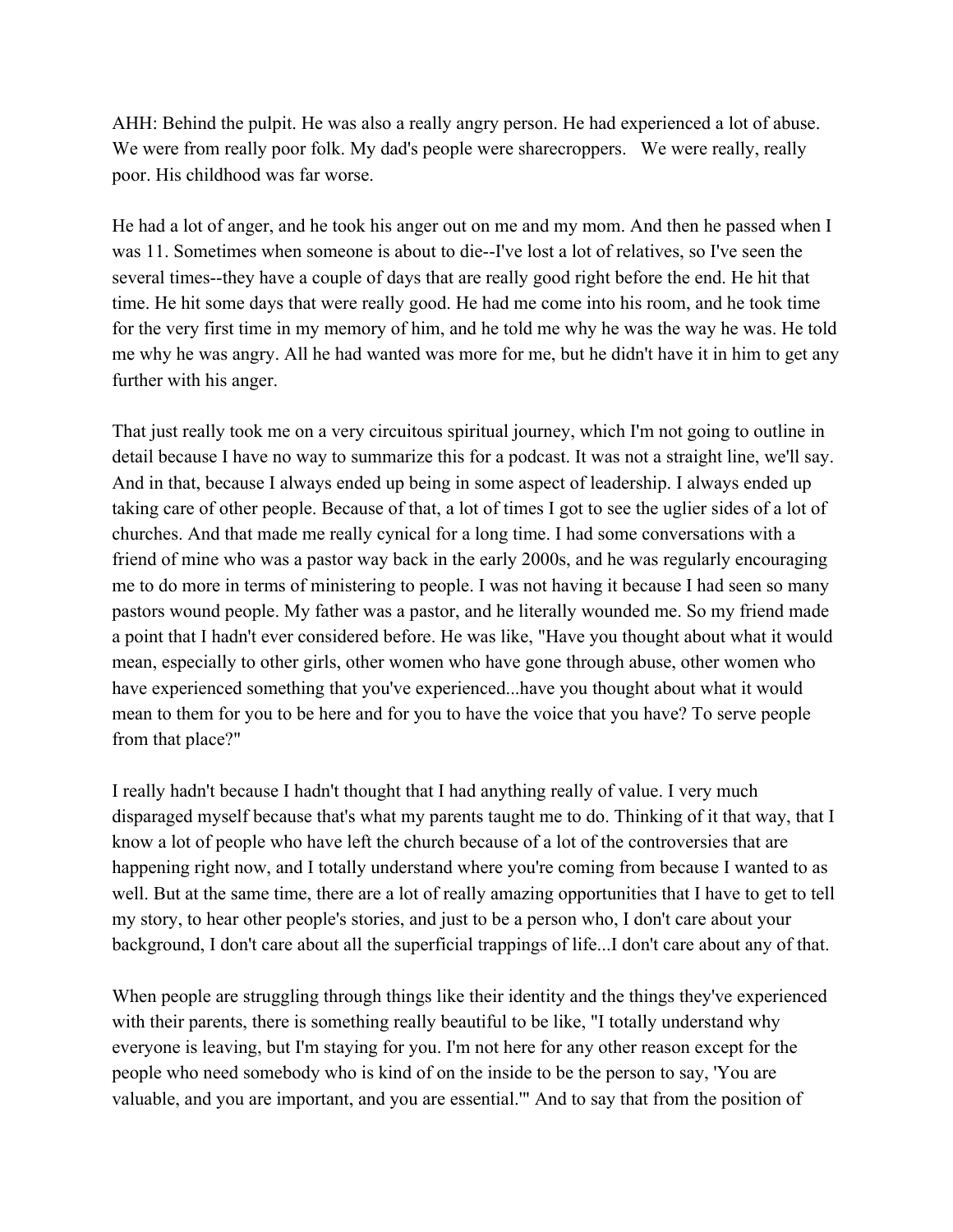being in a church because most pastors are not speaking that message very loudly right now. It's a lot about, "You are horrible because of fill-in-the-blank." So that's really my journey, if that answers your question.

FW: Have you shared your story with someone and watched them prosper off of something you've shared with them?

AHH: Oh yeah.

FW: How did that make you feel?

AHH: It makes you feel like everything had a meaning. It's not necessarily that I feel like that retroactively fixes anything I experienced at the time, but it...I can go through a lot if I believe it can help even one person.

FW: I have watched and ministered and shared my story to some of the younger guys. I'm 47-years old. I have no kids. I envy these younger fellas that have children. They're in prison. TPOM helps families with fathers, mothers, daughter, brothers, sisters in prison. It helps not only the family but the children to cope.

AHH: It's really an amazing program. I didn't know all the comprehensive background. So they started relationship building with you well before you got out.

FW: Yes.

AHH: Nobody does these things. It just makes me happy when people are thorough.

FW: They did not miss a mark. With me ministering and sharing part of my story with some of these guys that have kids. They're young, they're 25-ish to 30-ish. They still have a life ahead of them, but yet, they've been in prison. Their child only knows them in a visitation gallery, behind the glass in jail. Not to try to get in their business; I don't care what they're in there for. My job is to make sure that I do what God wants me to do to minister––share my story.

EC: TPOM helped Frank get a job as soon as he got home. He works on maintenance in an apartment complex in northern Nashville. He likes it––he did maintenance work all throughout his sentence and is good at it. He didn't say so, but I suspect that there's nothing that Frank can't fix. On the weekends, he spends time with his parents and goes to church. Residents can live––and pay rent––in the transitional house for six months. Soon, Frank will be out on his own.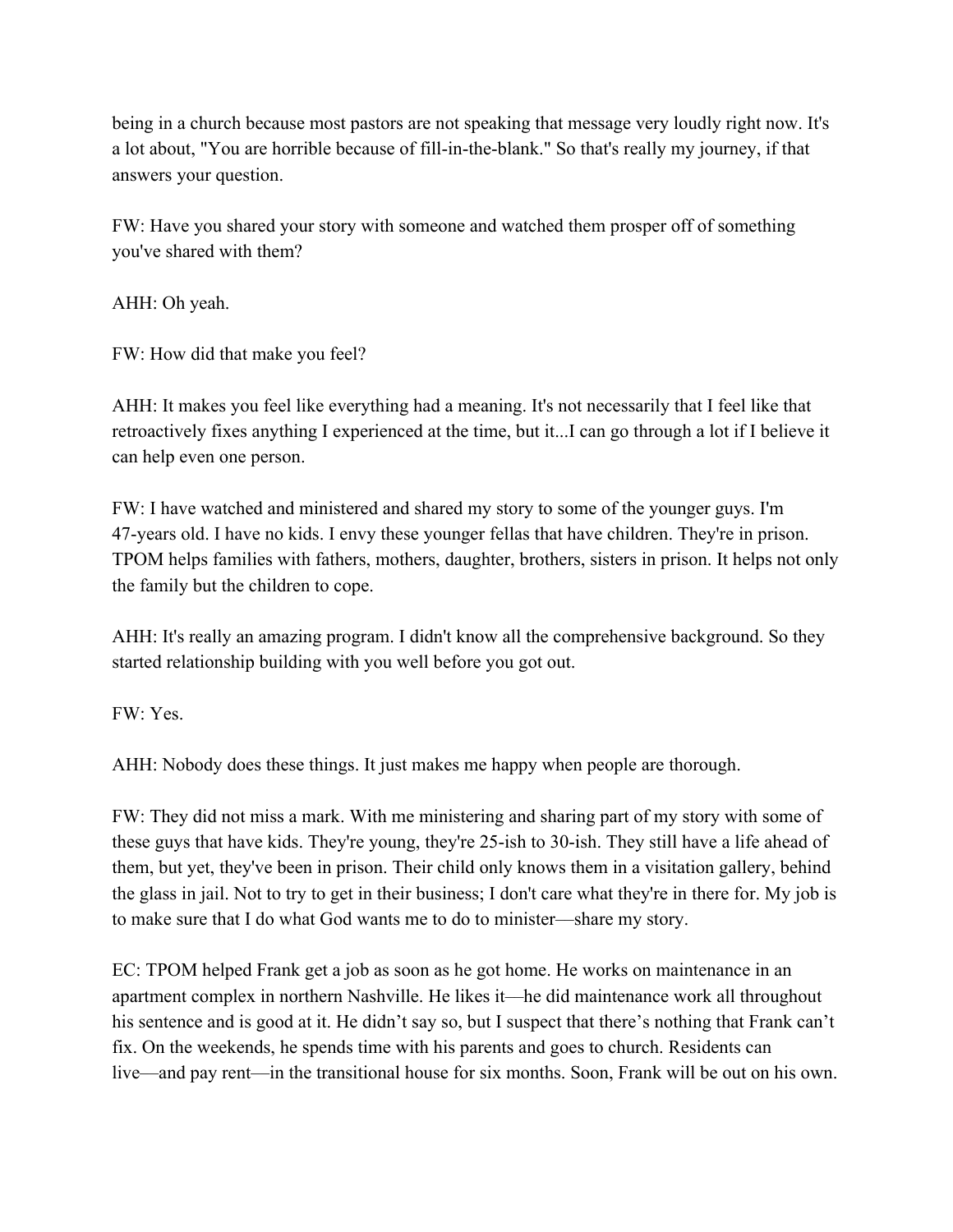The challenges of re-integrating into the world after 25 years are, to me, unimaginable. But I'm not worried Frank.

I caught up with Audra after their interview to ask her what she learned.

EC: You're both spiritual and religious in that you're involved with organized religion, but you seem to have some differences. I was wondering just what you made of that.

AHH: I had a whole process in the back of my head about that actually during the conversation. I was just talking with a friend the other day about this idea that our own personal experiences very directly inform how we interpret even a shared experience. We can all have the same information that we're working from, but the backgrounds that we have are really going to affect our interpretation. One of the things that I very much strongly believe is I don't believe God is punitive, like I don't believe that God needs to punish us. Life is hard enough. A lot of people disagree with me, but I also introduce myself as my church's favorite heretic because I might be a heretic, and I'm really fine with that, and they love me anyway.

But that's gonna be largely informed partially by our experiences. He came through a completely unjust conviction into the prison system, so that's his frame of reference. I have had challenges in my life, but they're coming from a very different place. I have been at the mercy of other people's decisions very frequently as well, but I lived a different reality as the ramifications.

My favorite thing about getting to listen to people's stories that there's so many layers to every person, right? You can hear someone talk, and you can hear the words that they use. Especially because I grew up in the church, I know based on certain key phrases, I generally have an idea of what that person believes, but there's so many layers beyond that once you actually start talking to a person and see them as an individual more than the collection of the sum of their experiences or situations or whatever.

EC: Do you think that meeting Frank and learning about TPOM might change the way that you think about or interact with this neighborhood.

AHH: Absolutely. I've had several conversations with one of my board members with abrasiveMedia about the idea of what more should we be doing in our neighborhood. He's really been challenging me to think beyond, "We're a small organization, so how much can we really accomplish?" He's really challenging me to think, "Even though we're a small organization, look at what we already have accomplished. Let's see what differences we can make."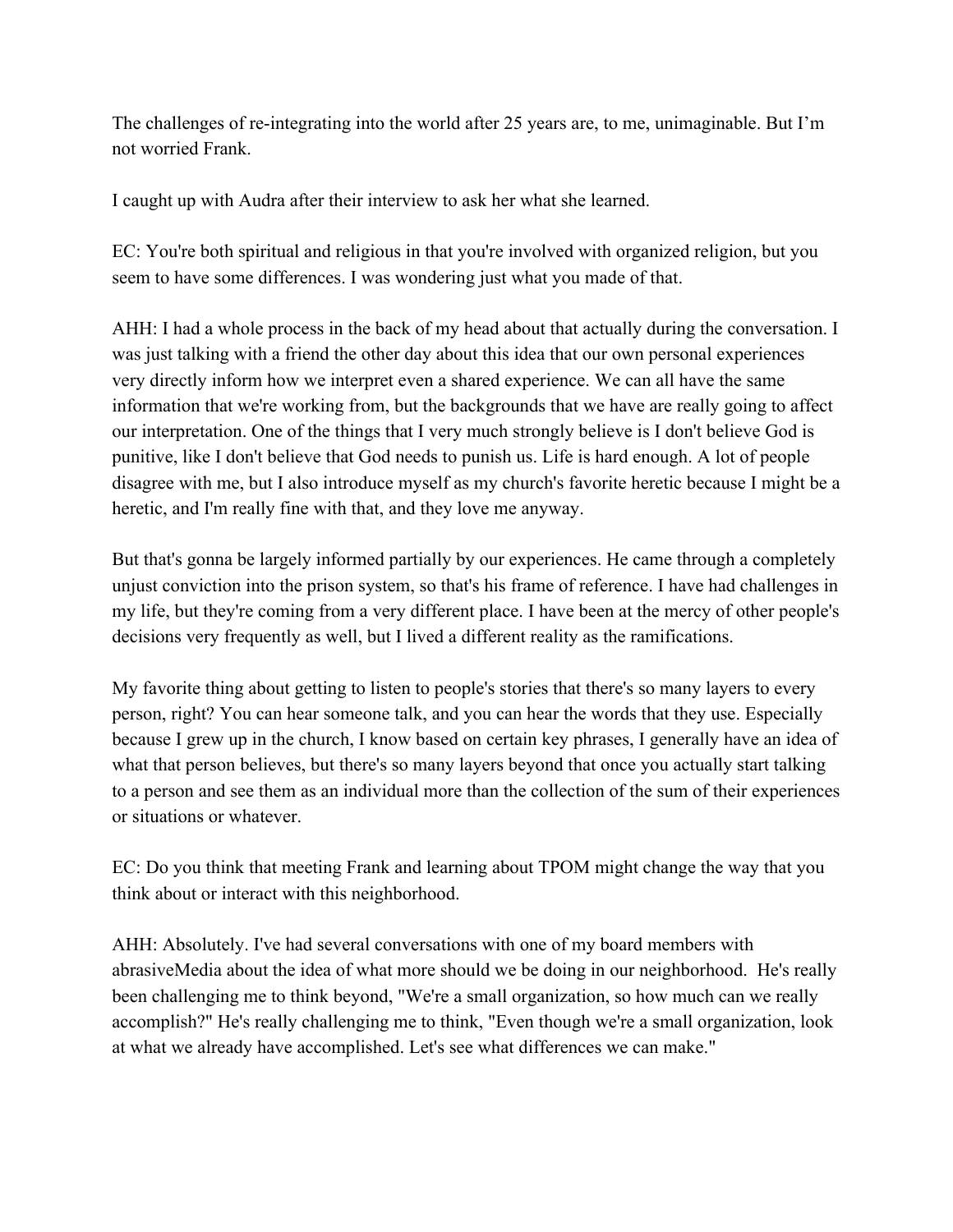One of our strengths has always been building relationships with people and then from that connection, figuring out what cool thing that we can make with it. It was interesting when you brought this to me, my plan for this fall was to take time to make connections with people in all the different places in the neighborhood, and just see where that takes us.

I think another thing that really stood out was, I talk to a lot of people who are creative, who are artists. It's always interesting to me the reasons why people create. I feel like I personally just end up working with and running into people who create as a mechanism of survival. It's more than just, this makes me feel alive or this brings me comfort. It is an avenue into a different way of living. That's very much been true for me in my own experiences going from being a very physically strong person to having a disability. Being a creative person is what got me through that.

I heard a lot about that in his story when he was talking about his music and his passion for it, that the connection to the act of creating something in the middle of a really difficult circumstance, obviously, that was just really beautiful.

EC: A big thank you to Audra and Frank for their openness and their exceptional listening skills.

Audra recently launched podcast of her own. It's called The Mixer: Legal to Brew Since 1967, and it's Audra and four of her multi-racial friends rapping about their life experiences, pop culture, current events, nerdom. It's fun and smart. Find it on iTunes and Stitcher and at legaltobrew.com.

WeHome is produced in collaboration with Nashville Metro Planning Department and Seed Space and is supported by the National Endowment for the Arts' Our Town granting program. Tony Youngblood composed our theme and original score. Micheala Intveld-Sutherin designed our logo and built our website. Joseph Bazelais is our community coordinator. Courtney Adair Johnson is our social practice consultant. Carolyn and Brian Jobe are co-directors of Seed Space and our project coordinators.

We record our interviews at Nashville Public Television. Please check out their awesome video series, A Word on Words, where authors talk to authors about all topics literary. Find it at a word on words dot org.

Finally, Lauren Cierzan illustrates every episode of WeHome. You can view them online at our website wehomepodcast.org and learn more about Audra, Frank, and our team.

Thanks for listening. I'm Erica Ciccarone, and here's how Frank described me.